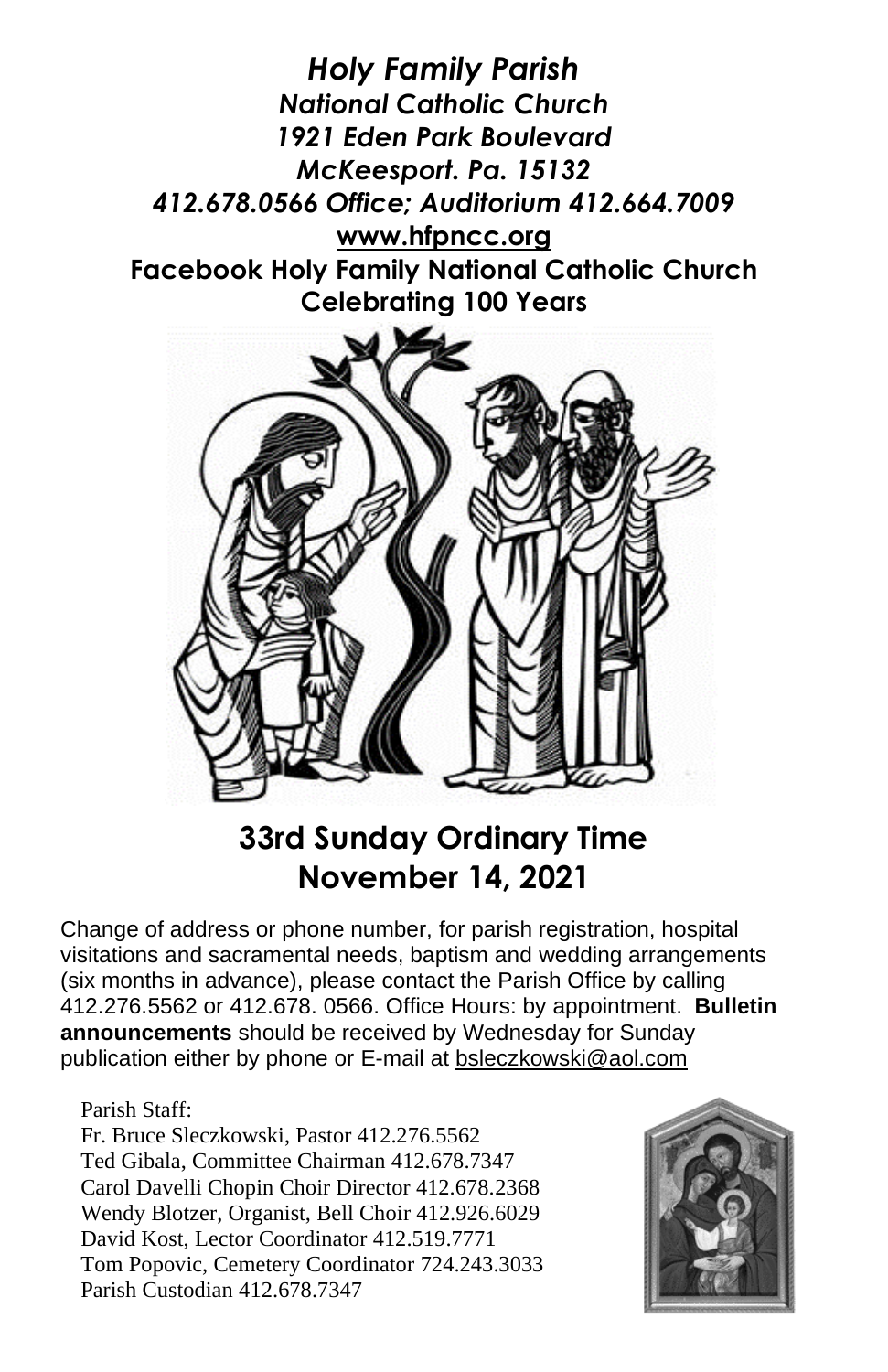**Opening Hymn "Holy God We Praise Thy Name"**

Holy God we praise thy Name, Lord of all we bow before Thee, All on earth thy scepter claim, all in heav'n above adore Thee Infinite is thy vast domain, everlasting is Thy reign

Hark the loud celestial hymn, Angel choirs above are raising. Cherubim and Seraphim, in unceasing chorus praising. Fill the heav'n with sweet accord, holy holy, holy Lord.

Holy Father, Holy Son, Holy Spirit, Three we name Thee. While in essence only One, undivided God we claim Thee. And adoring bend the knee, while we own the mystery.

**Closing Hymn "The Church's One Foundation"**

The Church's one foundation is Jesus Christ her Lord She is His new creation by water and the word From heav'n He came and sought her to be His holy bride With His own blood He bought her and for her life He died.

Elect from every nation yet one o'er all the earth Her charter of salvation one Lord, one faith, one birth One holy Name she blesses, partakes one holy food And to one hope she presses with every grace endued.

### **THIS WEEK**

| Sunday, November 14, 2021             | 33 <sup>rd</sup> Sunday Ordinary Times |
|---------------------------------------|----------------------------------------|
| <b>Holy Mass</b>                      | 9:00 A.M.                              |
| +Helen Popovic Int. Martha Krusienski |                                        |
| Parish Annual Meeting                 | 10:15 A, M.                            |
| Wednesday, November 17, 2021          |                                        |
| Frederic Chopin Choir Rehearsal       | 6:30 P.M.                              |
| Sunday, November 21, 2021             | <b>Christ the King</b>                 |
| <b>Holy Mass</b>                      | 9:00 A.M.                              |

**+Edmund Adamek Int.** Henrietta Albeck; **+Jon Adamek** Int. Tony & Sally Biroscak SOCL Classes 10: 15 A.M. Fellowship Hour 10: 15 A.M. Holy Mass 11:00 A.M. **+ Edward Kustra** (4th Ann.) Int. wife Eileen Kustra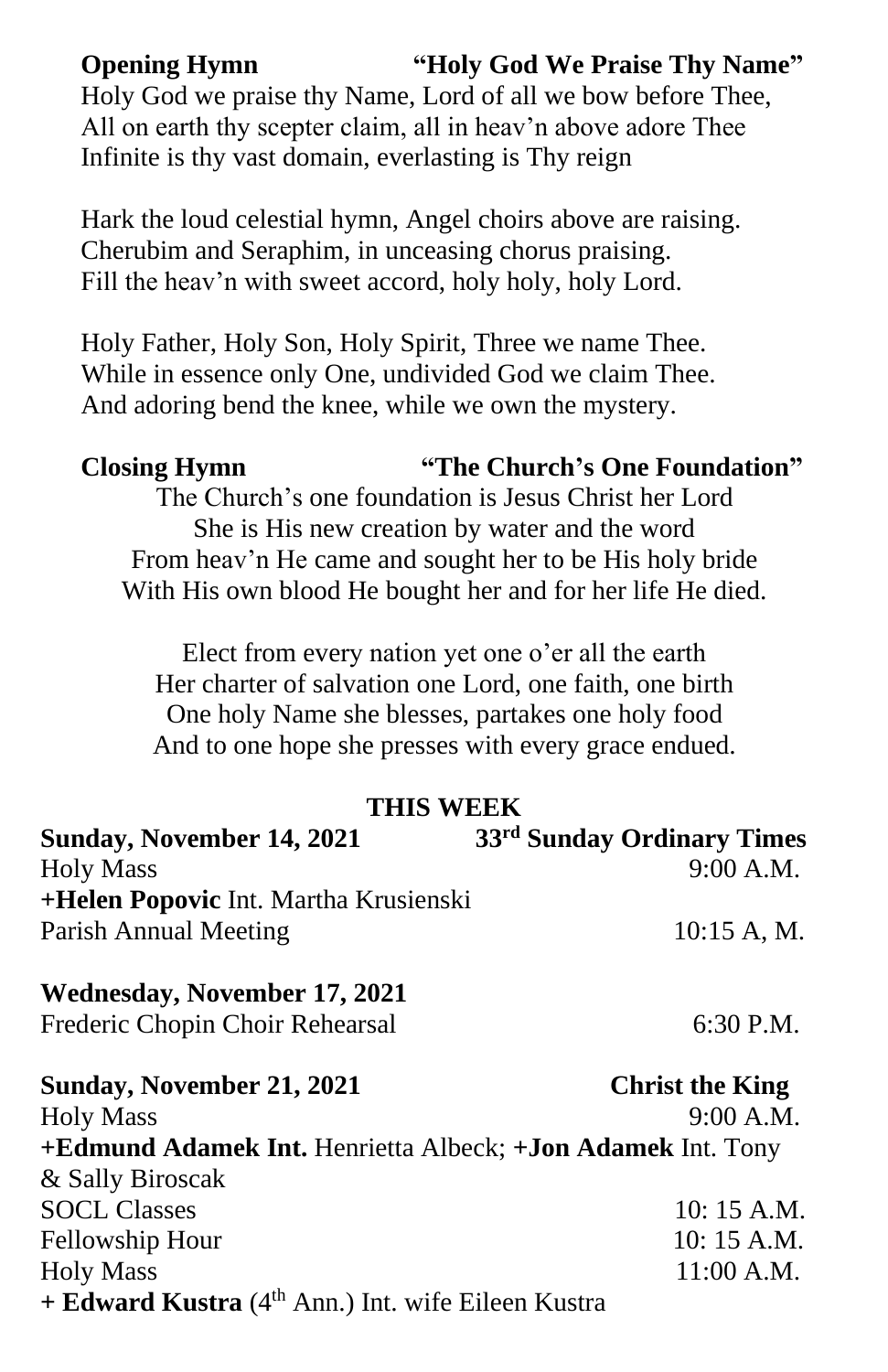# **Parish Annual Meeting Today**

 Please come downstairs after Mass to participate in our annual meeting. We will go over our 2020- 2021 Financials, elected a parish board and synod delegates as well as future plans. Coffee and doughnuts will be served.

# **Thanksgiving Vigil Mass**

We will celebrate Thanksgiving with a Mass on Wednesday Evening at 7:00 P.M. Plan to join and give thanks for all your blessings.

### **Holy Family Polish Wigilia Luncheon Saturday, December 11, 2021 1:00 P.M.**

Menu: Mushroom Borsch, Fish, Potato Pierogi, Sauerkraut, Broccoli Salad, Rye Bread, Christmas Cake Adults \$10.00 12/& Under \$5.00 Reservations Required by December 5<sup>th</sup> Call Kathy Trumpe 412.664.4591; Marian Sleczkowski, 412.494.8276



# **United YMS of R. Winter Clothing Drive**

The United YMSR Board of the Polish National Catholic Church is calling on all YMSR branches to be Christ in your communities. Since our local charities are not accepting clothing, our McKeesport YMSR will be collecting checks to give to Project Bundle-UP to help their purchases for winter clothing. Your help is most needed to succeed with this project. All checks should be made out to the YMSR by November 28, 2021.

# **Angel Table**

Help make a child's Christmas wish come true. We have a table in the vestibule with angels with age groups for Christmas gifts. This year, we will donate the gifts to Toys For Tots coordinated by Rose Mary Pociask and the Center for Victims, coordinated by



Ashley Griffiths. Bring gifts unwrapped and place under the table. Your generosity will be greatly appreciated by a child on Christmas Day. **PNU News** Are you between 40 and 70?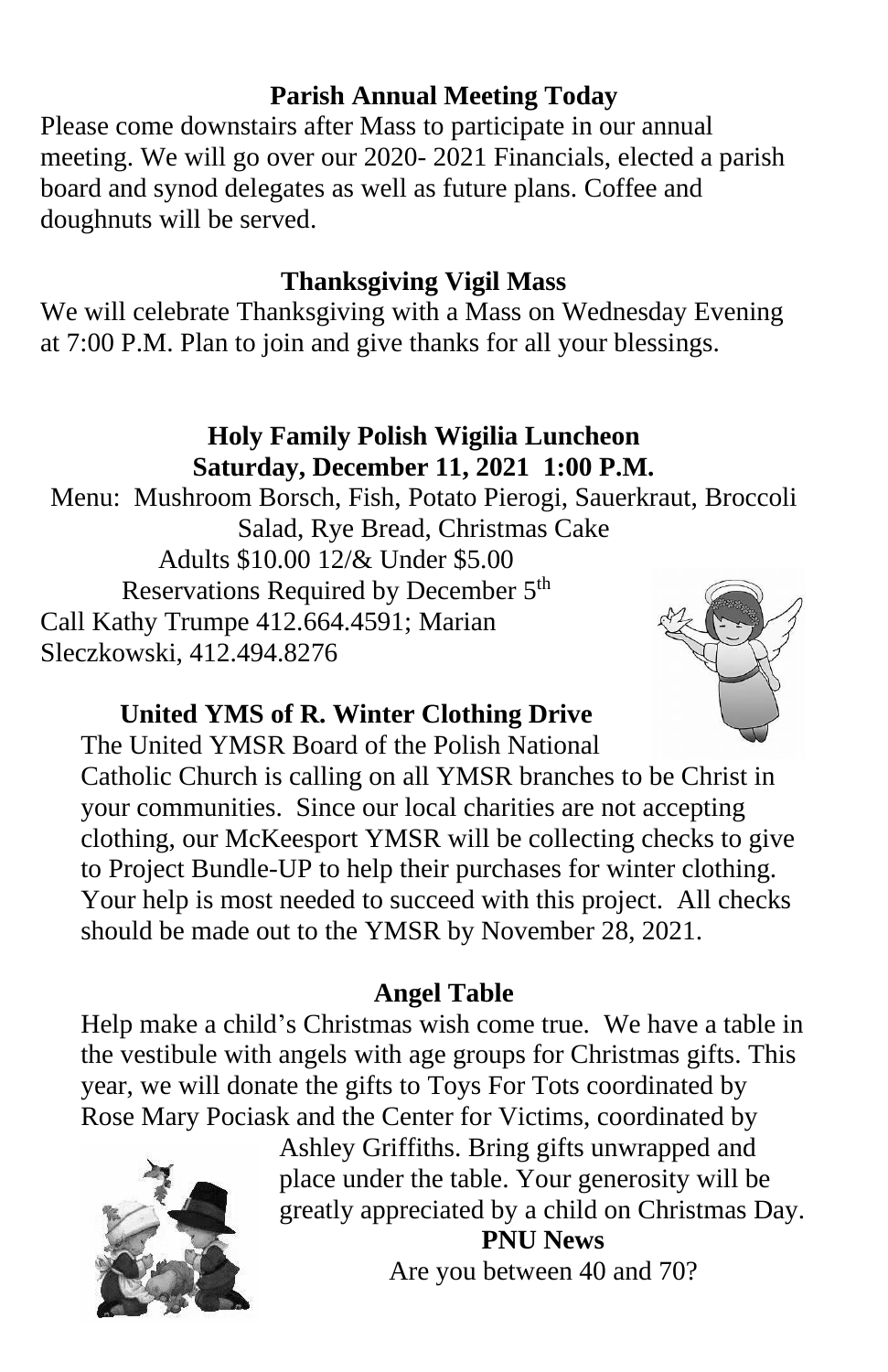This program would allow those that are between the above age to purchase 5 pay life policies with two options. This program would be limited to a six-month period.



**Option 1** – A purchase of a \$7500 five pay life policy. Payments are limited to 5 years at annual, semi-annual or quarterly payments only. There will be no medical requirements. No application will be refused. Five years of payments will pay

this policy in full.

**Option 2** – A purchase of a \$15,000 five pay life policy. Payments are limited to 5 years at annual, semi-annual or quarterly payments only. There will be no medical requirements. No application will be refused. Five years of payments will pay this policy in full.

*The 2021-2022 PNU Education & Youth Stipend Applications are available in the Narthex book rack*

### s  $\overline{A}$  $\mathsf{r}$ s D N  $\overline{1}$ w B **DISTRESS DAYS** T Y T R D L E G E R **MOON**  $\mathsf{R}$ E A A E E  $\mathsf{N}$ Ï.  $\mathbf R$ o **STARS** Y s U F A s  $\mathsf{R}$ G  $\circ$ L **BRIGHTNES** s A T  $\mathsf{K}$ s H L N T. G **ANGELS**  $\mathbf{0}_{0}$ **WINDS** G D  $\circ$ E T G  $\mathbf{A}$ N  $\mathbf{A}$ M **WORLD**  $\mathbf{I}$  $\mathbf{I}$ S N  $\circ$  $\circ$ M K L o **FIG** F E  $\mathbf{I}$  $\mathsf{R}$ T  $H$ E W E N **TREE** s E D L R  $\circ$ W  $\circ$ T N **TWIGS SUN** S D o S S E R T  $\mathbf{I}$ L

# **Christmas Poinsettias Envelopes will be available in the**

**Church Narthex.**

# **Gospel Reflections**

As always at this time of year, we begin to contemplate the end of the world ‑ a theme that carries us over next Sunday's solemnity (Christ the King) and so into Advent. Such a contemplation is not gloomy or morbid: throughout the ages (and especially in the early days) Christians have been utterly positive about the coming end of all things, because we know what will happen, and in fact we